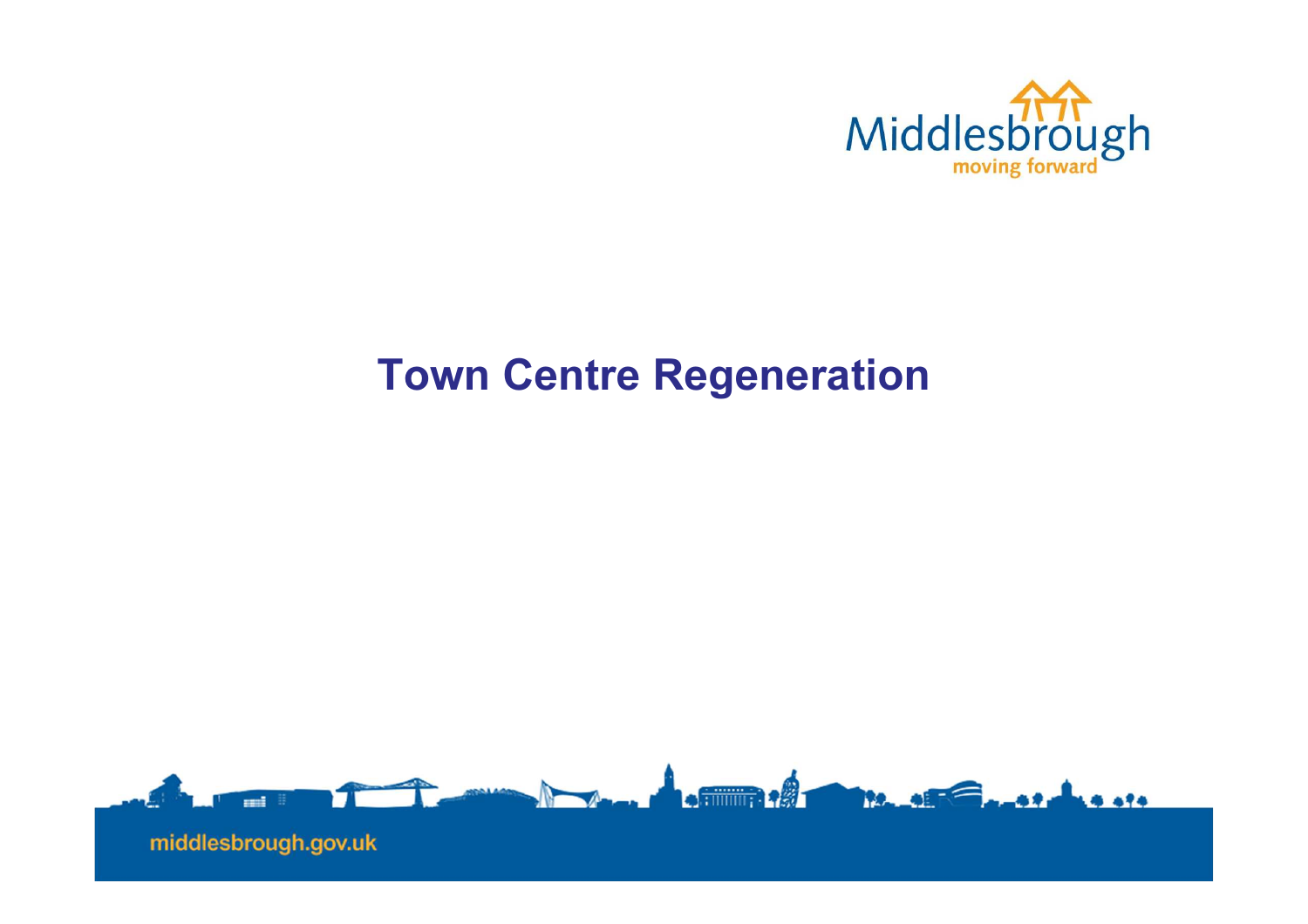### National Picture: Town centres are changing

- $\bullet$  The retail sector is going through a period of significant change not only nationally but globally
- $\bullet$  The way we shop and the way that communities use their high streets is changing: we are shopping more online, making fewer big shopping trips and shopping 'little and more often' primarily at supermarkets and retail parks
- $\bullet$  These changes have not only affected major national chains but have also impacted on small independent traders
- $\bullet$  Online retailers are able to offer competitive prices, more choice and greater convenience this has affected the ability of established chain stores to continue to trade and new "independent" retailers to enter the market
- $\bullet$ This isn't just happening in Middlesbrough, no one is immune!

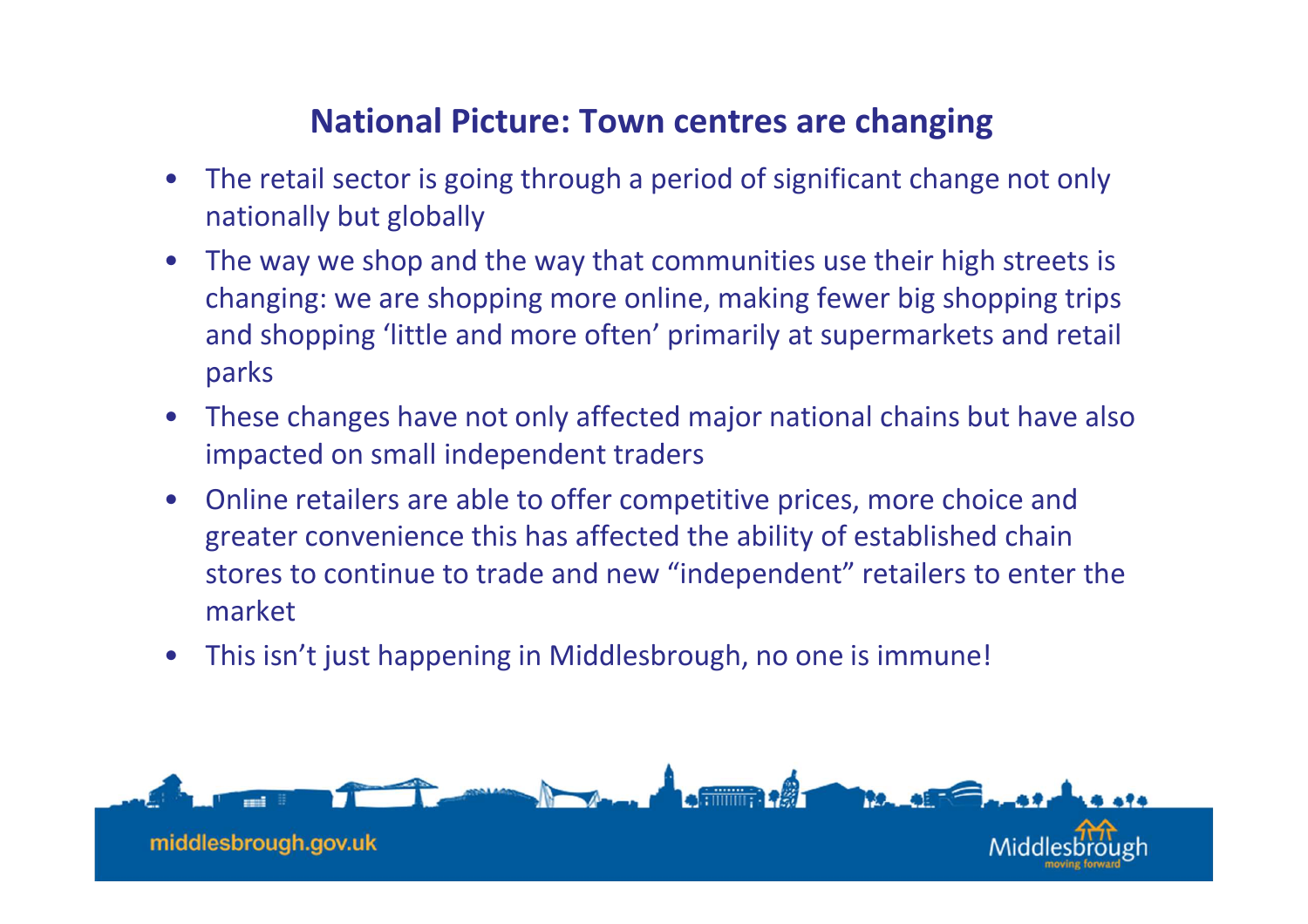### **Closures**

• Debenhams, Topshop, Peacocks, Thorntons, Laura Ashley, Monsoon, TJ Hughes, Clinton Cards, Quiz Clothing, Jack Jones, The Disney Store, Starbucks, Miss Selfridge, Bistrot Pierre, H&M

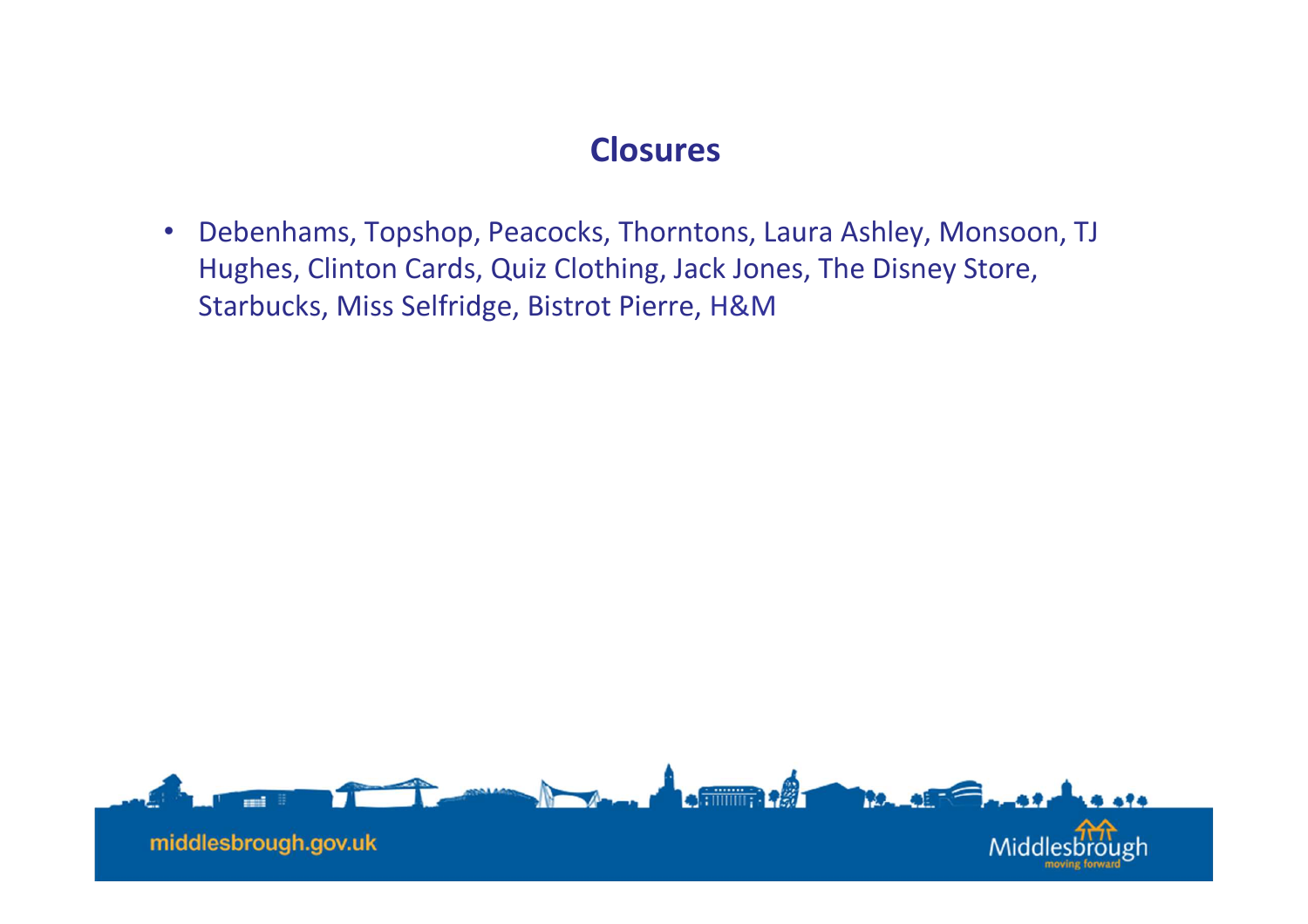# Why?

- $\bullet$  Covid-19 has amplified and accelerated the issues which have contributed to high street decline
- $\bullet$ Higher than national average vacancy rate
- $\bullet$ Retail heavy make up
- $\bullet$ Lacking in leisure venues
- $\bullet$ Need vs Want culture
- $\bullet$  Lack of ABC1 demographic / Need for consumers with higher spending power
- $\bullet$ Poor Perceptions, linked with Crime and ASB
- $\bullet$ Consumer behaviour

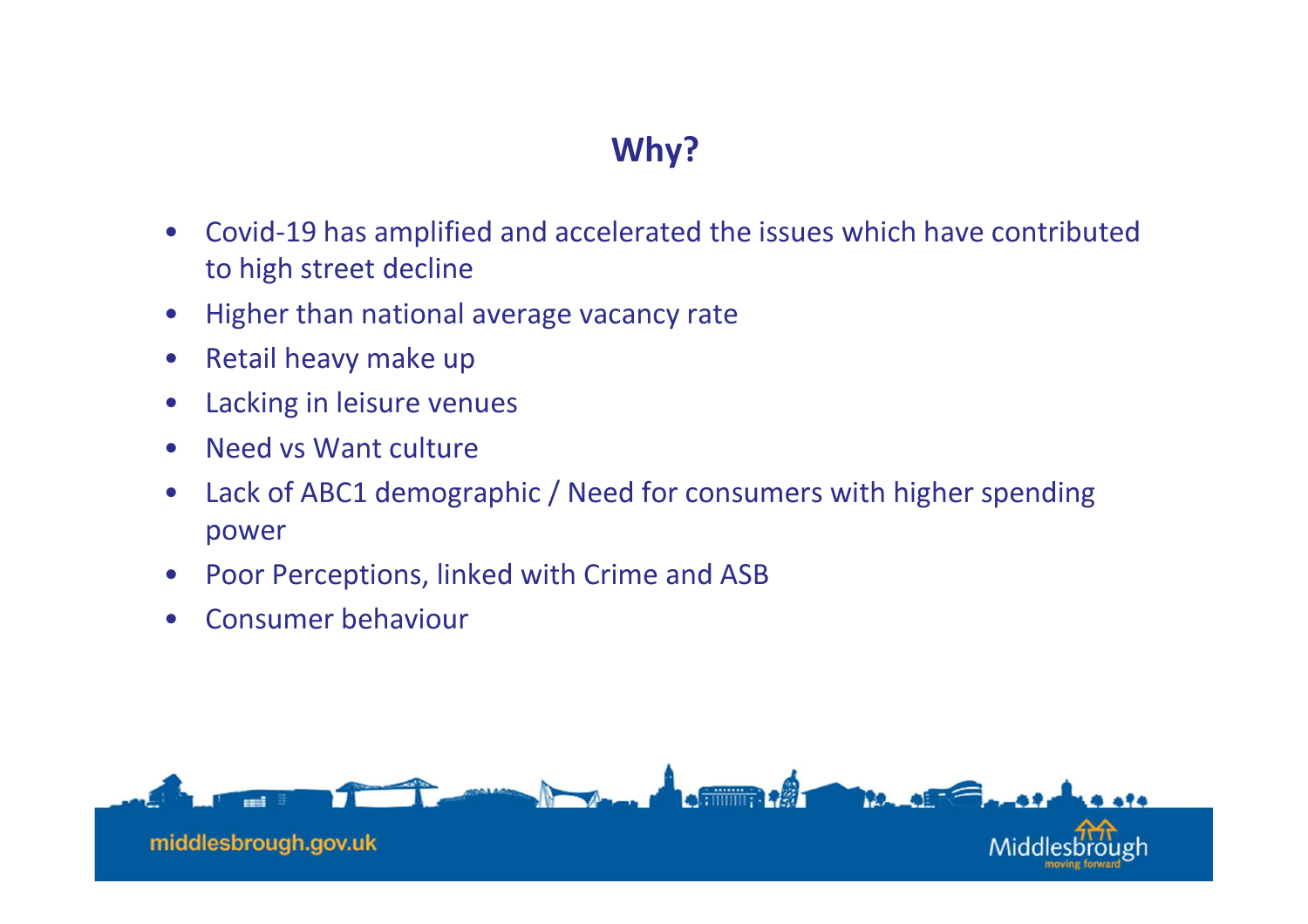- 
- **Predicted Impact**<br>
 The trend of decline in traditional town centre models is irreversible and<br>
accelerating<br>
 The pandemic is having a detrimental impact but it will be some time<br>
before a clear picture emerges of the
- 
- $\bullet$  Many retail and restaurant chains have said that a significant percentage of their stores will close
- $\bullet$  Much will rely on Councils working proactively with high street businesses and other stakeholders to improve the vibrancy and resilience of their high streets

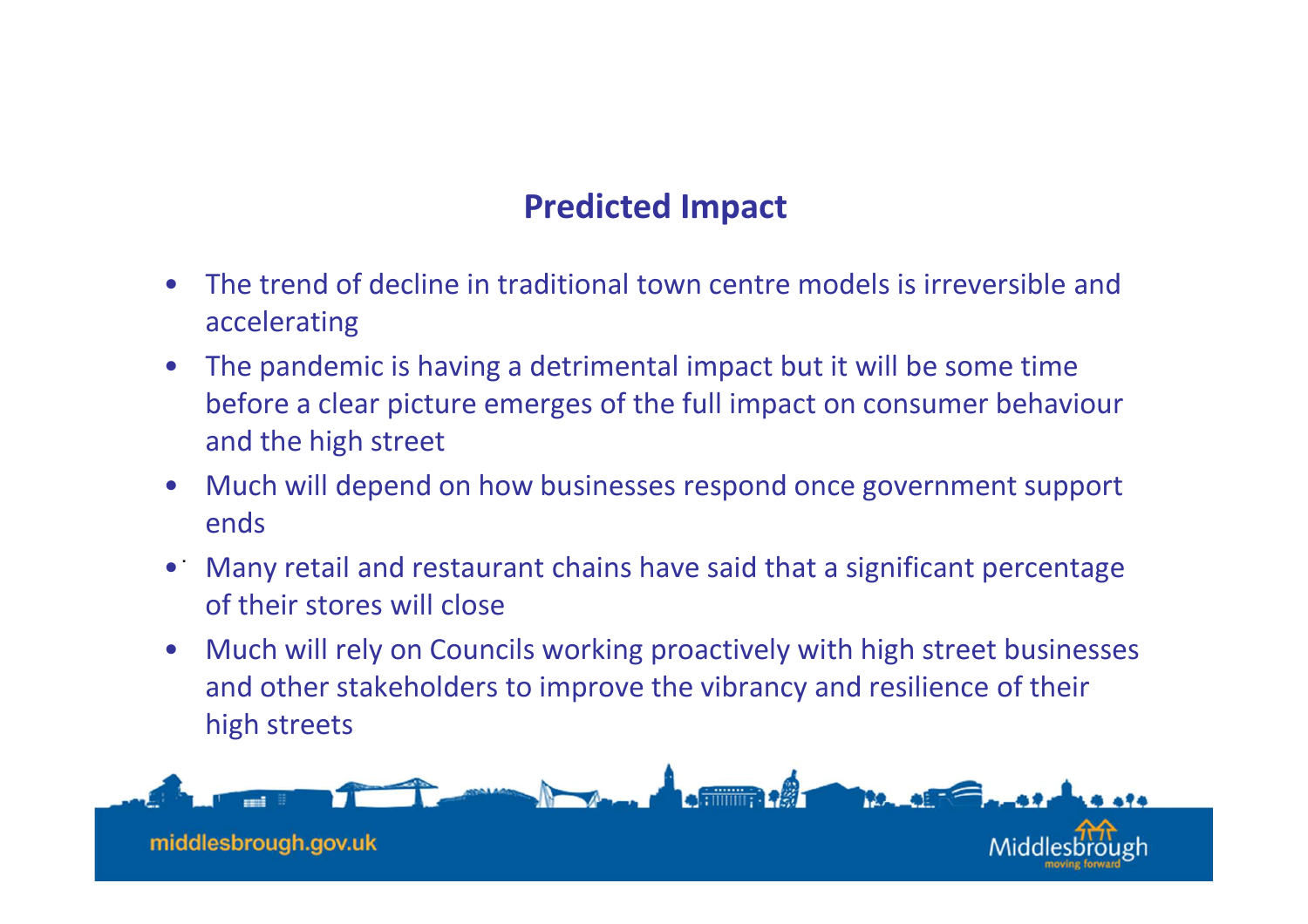# Middlesbrough's Strategy

To build a new economy based on multiple, diverse uses which will drive business, employment, living and leisure into central Middlesbrough. This approach will deliver mutually-sustaining zones and clusters of activity which will create critical mass and give a new purpose to our economy. This will include:

- 1. Living: building residential communities in central Middlesbrough
- 2. Skills and Learning: integrating our educational services and institutions
- 3. Working: Bringing Employment and Commercial uses to the centre
- 4. Health / Public Services: Bringing together public services in central areas
- 5. Culture and Leisure: Providing entertainment and spaces for people to enjoy
- 6. Retail: Maintaining a strong retail component in the high street

middlesbrough.gov.uk